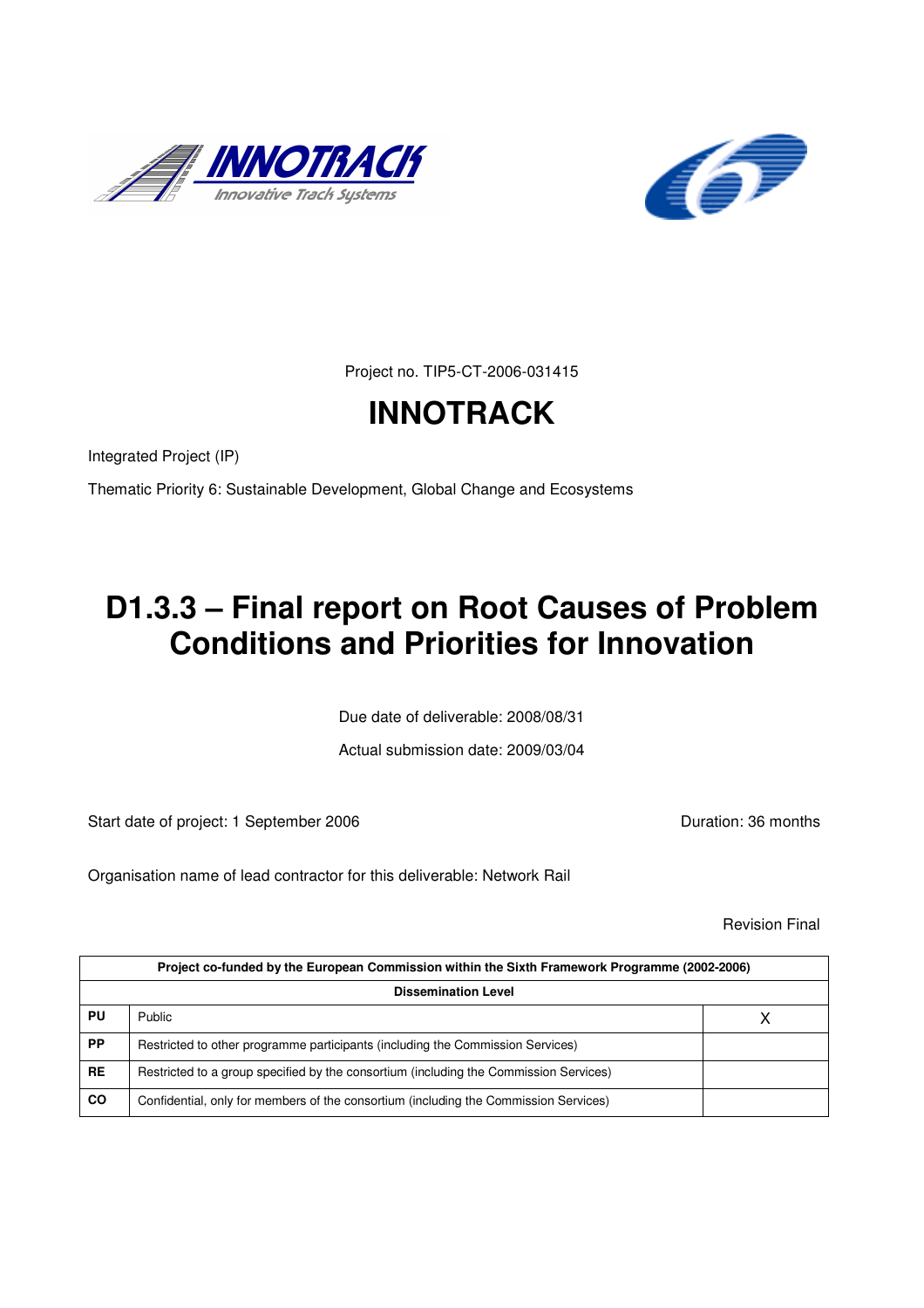## **Table of Contents**

| 2. |                                                                                                                                                                            |  |
|----|----------------------------------------------------------------------------------------------------------------------------------------------------------------------------|--|
| 3. |                                                                                                                                                                            |  |
|    | 3.1.2 Track: Bad Track Geometry - Poor track support and sub-optimal maintenance 12<br>3.1.7 Track: Bad Track Geometry - Wrong or unknown stress free temperature (SFT) 16 |  |
|    |                                                                                                                                                                            |  |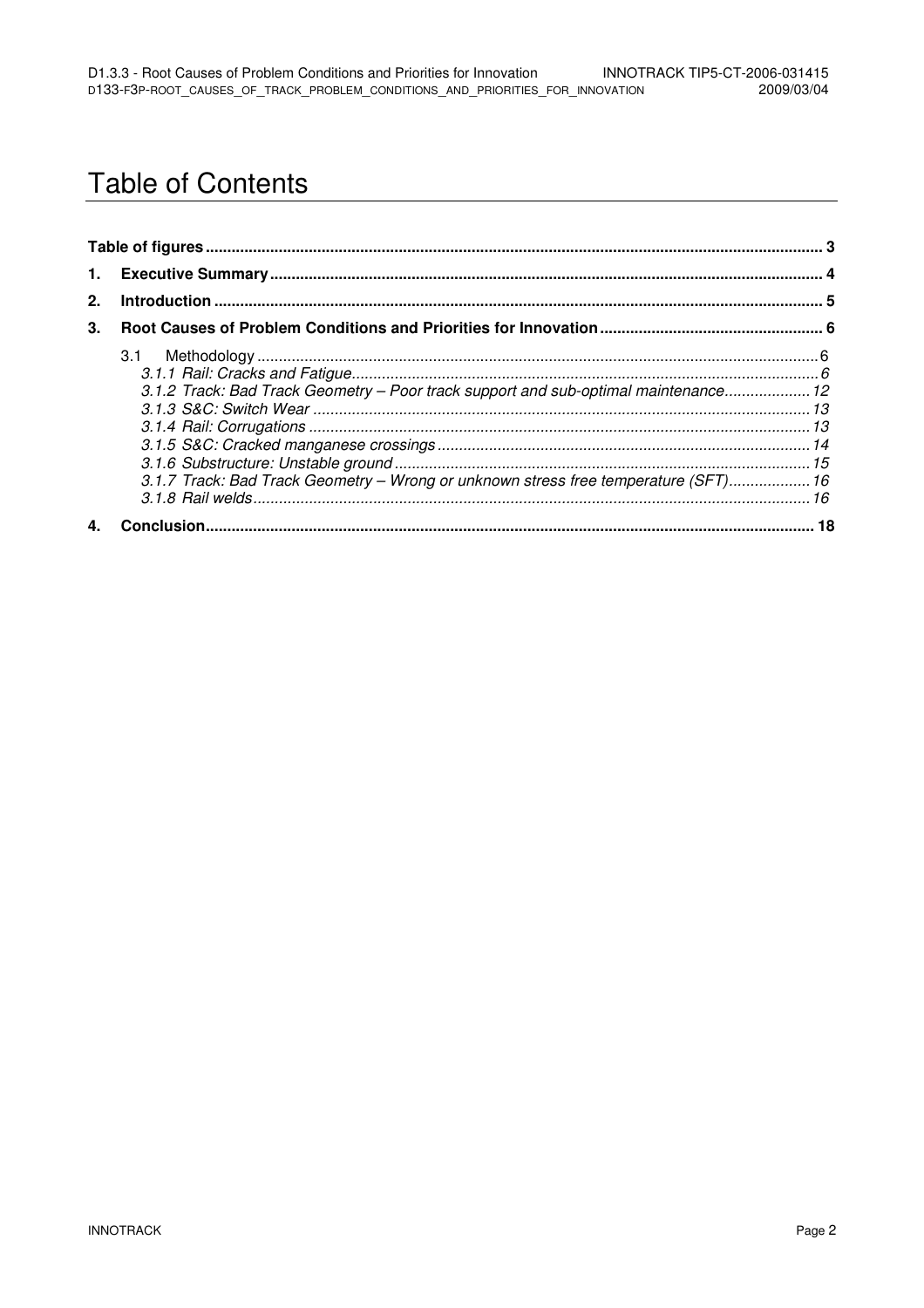# Table of figures

| Figure 3 - WLRM Damage Index algorithm, showing separate RCF and Wear functions as well as the           |  |
|----------------------------------------------------------------------------------------------------------|--|
| Figure 4 - Example RCF prediction output comparing observed RCF crack locations with predicted positions |  |
|                                                                                                          |  |
|                                                                                                          |  |

Table 1 - Summary of weld degradation and failure modes and the common related causes. ...................... 17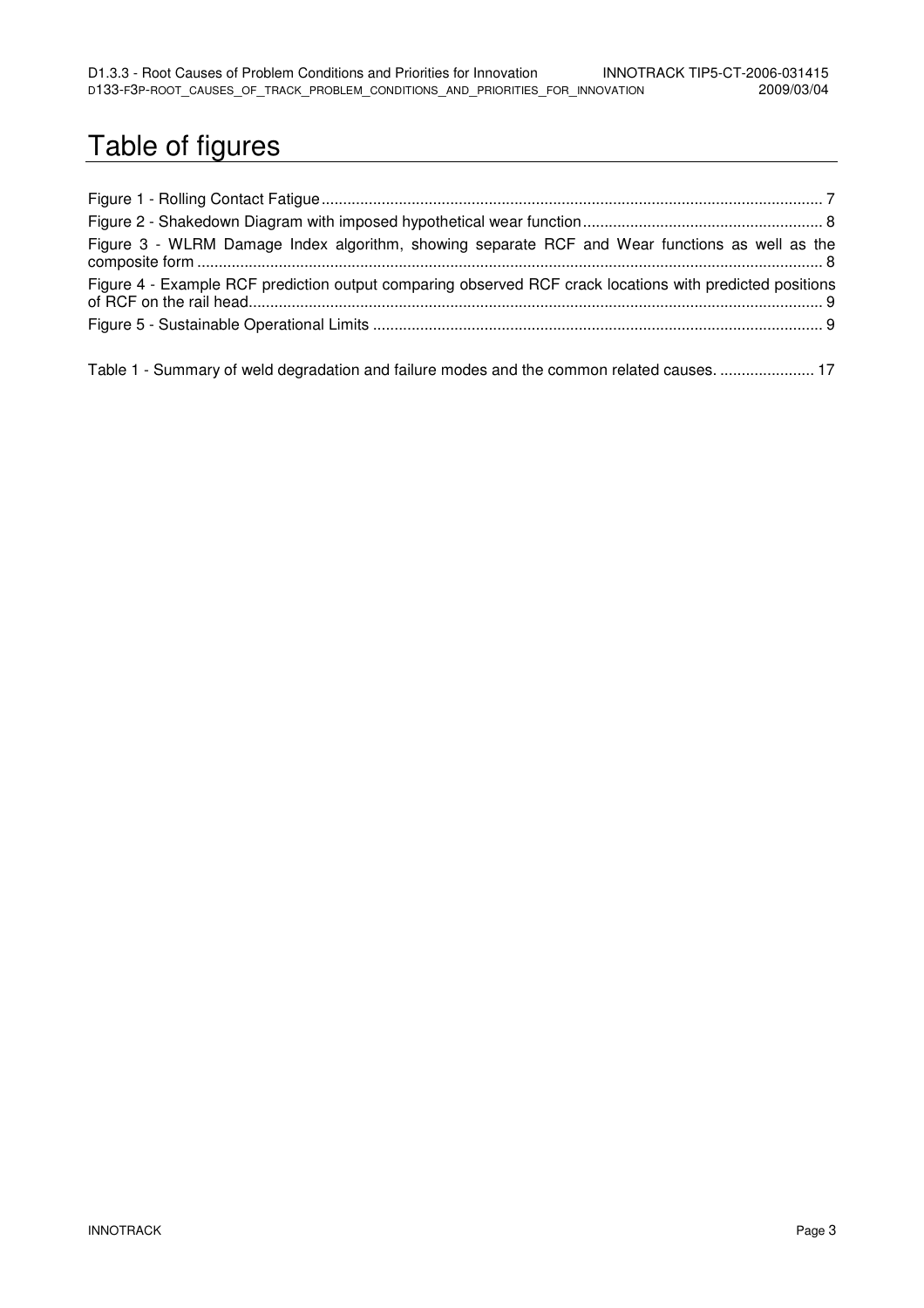## 1. Executive Summary

The stated objective of the INNOTRACK project is to reduce the whole life cost of track maintenance and renewal while increasing annual tonnage and speed by the introduction of innovative products and processes. The process for defining the requirements for innovation was;

- 1. Determine the European track problems responsible for the problem conditions from national workshops
- 2. Confirm that these problems result in the highest costs
- 3. Explain the root causes of these problem conditions
- 4. Suggest how innovation may be able reduce or eliminate these problems

The national workshops produced results that, once differences due to climate extremes were eliminated, were broadly similar. The cost data provided by the participating IMs confirmed that generally the high cost issues were the same across Europe with only differences in ranking.

The root causes of these problems are generally well known at a high level although for specific instances detailed investigation would be necessary to confirm that the cause was the same as the general case. A number of track experts have added their opinions to the root causes and contributed to the bibliography.

Having defined the root causes of the problems, innovation should be focused on:

• Removing the cause

This may be outside the scope of this project. E.g. high vehicle track interaction forces may be the root cause of certain track degradation conditions. This may be reduced by improved track quality but the great benefits of different vehicle characteristics is not within the scope of INNOTRACK

- Reducing the whole life cost implications by
	- o Reducing the damage
	- o Reducing the time and cost to repair or replace
	- o Reducing the cost of components and processes
	- o Avoiding the cost of train delays by predicting incipient failure
	- $\circ$  Improving availability through designs that operate in degraded mode until a suitable opportunity to repair or replace

Two causes of high degradation and failure predominate. These are the energy at the wheel rail interface and secondly the inability of track support to sustain the applied loading.

Priorities for innovation should be based on the root causes of the problems. The suggestions for innovation offered in this report are not exhaustive and will be overtaken in time by new technology. The range of possible innovative solutions is great, and as technology advances ideas that have previously failed may become realistic. An open mind is therefore essential to the process for evaluating innovation.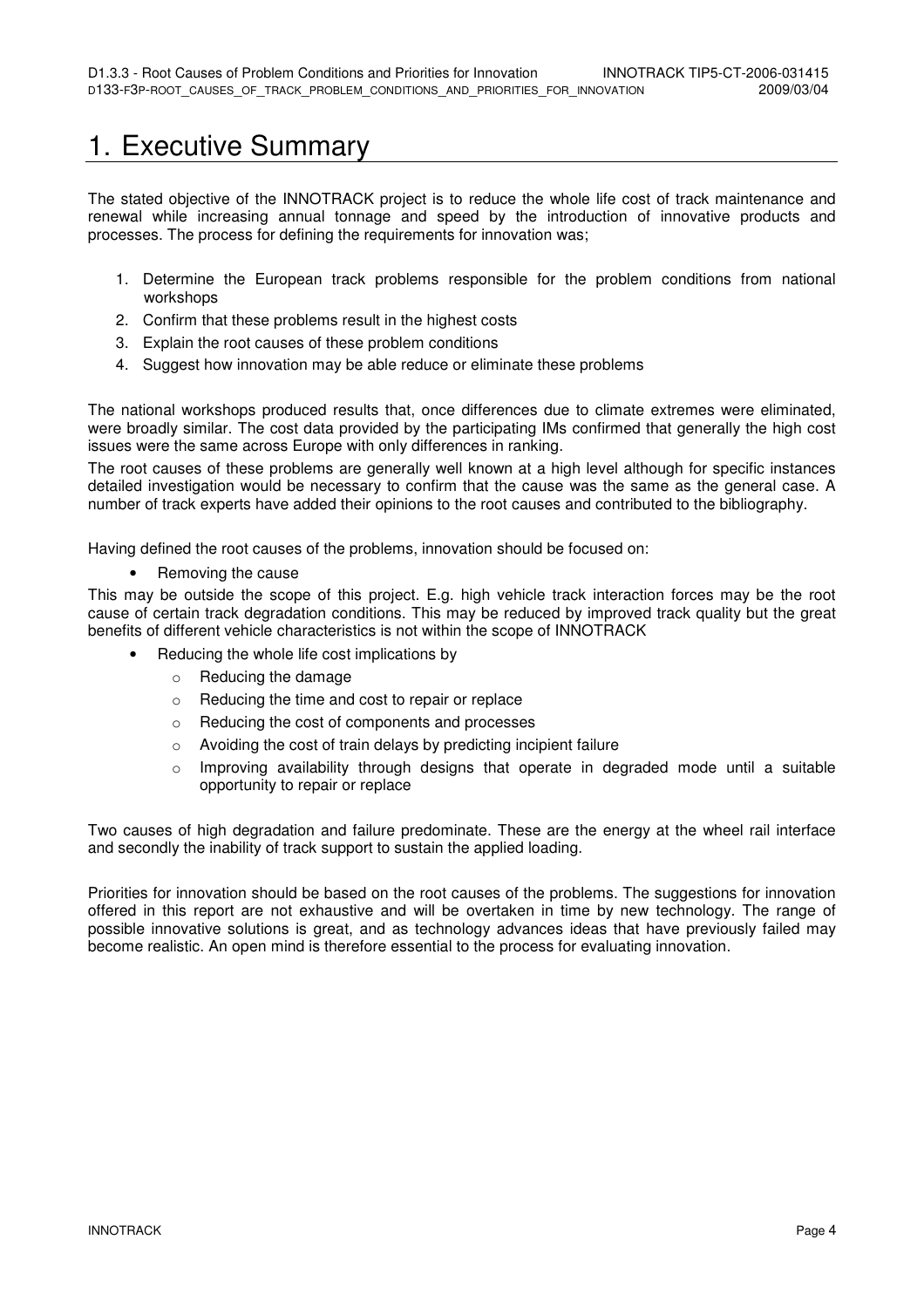# 2. Introduction

Although in many parts of Europe rail travel has increased to the level where capacity is now a serious problem, increasing the capacity by investment in new infrastructure is seriously inhibited not only by the cost of construction, but also by the cost of ownership. A significant reduction in the cost of maintaining and renewing track is essential if funding is to be made available for new infrastructure. The core objective of INNOTRACK is to reduce the whole life cost of track by the introduction of innovation. The process of developing new technology to the point where it can be confidently introduced to the railway network is in itself a major cost and risk issue, and therefore the innovation activities must be well targeted to address the most urgent needs. If this process addresses the broader European needs, it will ensure the largest possible market uptake.

In order to determine the European priorities for innovation, the opinions of the participating infrastructure managers (IMs) was elicited concerning the major problems associated with infrastructure maintenance and repair, through a series of workshops. The ranking of these problems was achieved by cost data provided by these IMs. This process is described in D1.4.6: A Report Providing Detailed Analysis of the Key Railway Infrastructure Problems and Recommendations for Cost Categories to be Used for Future Data Collection.

Initially it was planned that the problem conditions would require modelling to understand the root causes, but the results revealed that all the most significant reported problems were generally well known in terms of the causes, although no fully developed cost efficient long term remedies are available. For specific isolated instances of high cost track degradation that does not conform to a pattern for the route concerned, detailed investigation may be necessary to confirm that the cause is the same as the general case.

A number of track experts have added their opinions to the root causes and contributed to the bibliography.

Having defined the root causes of the problems, innovation should be focused on:

• Removing the cause

This may be outside the scope of this project. E.g. high vehicle track interaction forces may be the root cause of certain track degradation conditions. This may be reduced by improved track quality but the great benefits of different vehicle characteristics is not within the scope of INNOTRACK

- Reducing the whole life cost implications by
	- o Reducing the damage
	- o Reducing the time and cost to repair or replace
	- o Reducing the cost of components and processes
	- o Avoiding the cost of train delays by predicting incipient failure
	- $\circ$  Improving availability through designs that operate in degraded mode until a suitable opportunity to repair or replace

This report prioritises the needs to mitigate the causes of the high cost of ownership of tack infrastructure.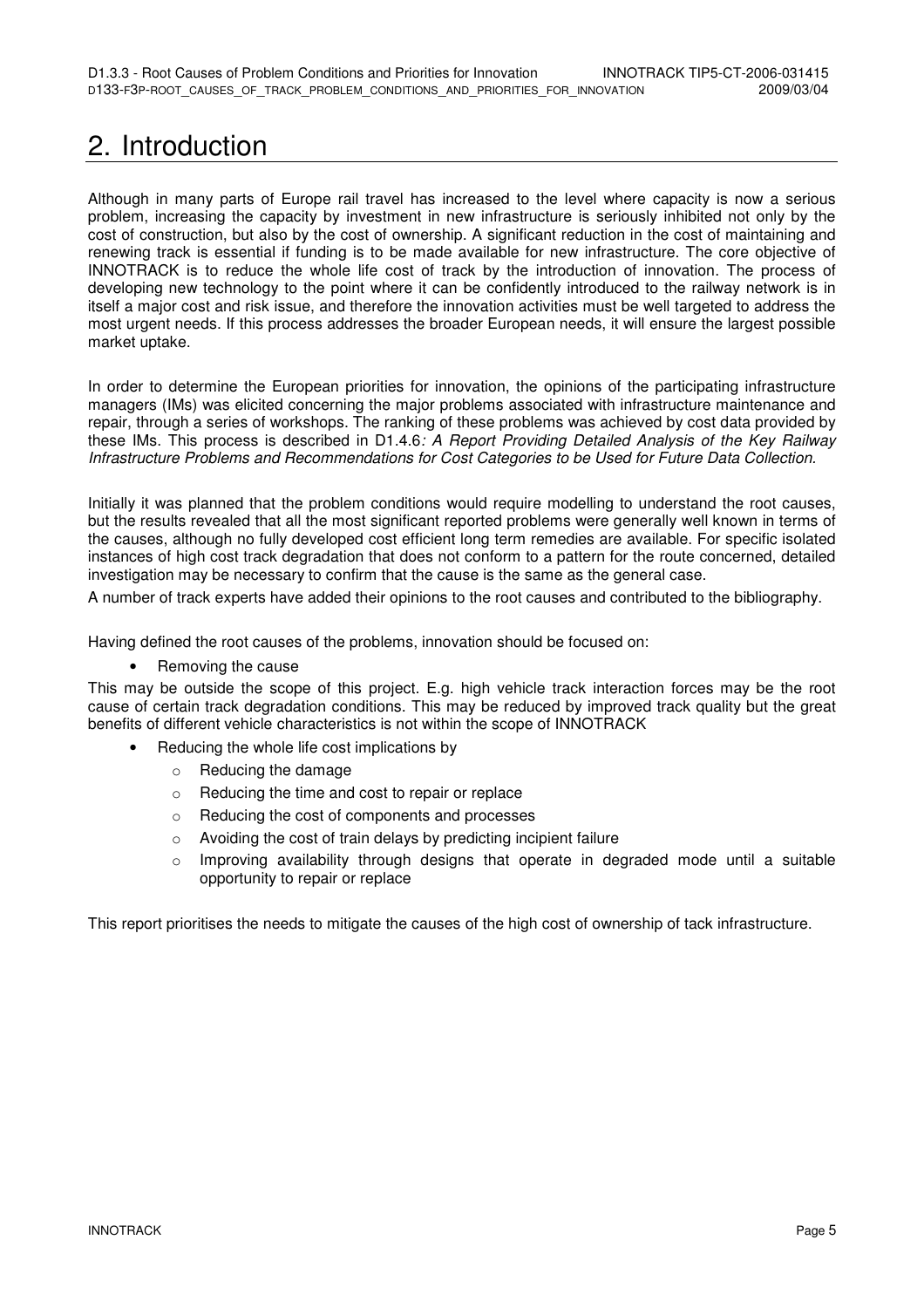## 3. Root Causes of Problem Conditions and Priorities for Innovation

## 3.1 Methodology

In this section the root causes of the problem conditions reported are examined and areas for innovation, that could reduce the LCC of the problem, proposed. The problems are addressed in order of magnitude of importance as indicated in D1.4.6

### 3.1.1 Rail: Cracks and Fatigue

#### **Causes**

RCF, rail defect crack initiation, corrosion, welded joints and cracks from machined holes and other notches and misaligned rail joints.

#### **Rolling Contact Fatigue**

Rolling contact fatigue cracks on the rail can be classified into those that are subsurface-initiated and surface-initiated. Subsurface-initiated cracks are normally a consequence of high vertical loading in combination with material imperfections. On the other hand most surface initiated cracks are the result of wheel–rail interaction. A more specific division can be made into shelling, head checks, taches ovale, and squats (see UIC 712). Shelling (see Grassie and Kalousec<sup>2</sup>) is a subsurface defect that occurs at the gauge corner of the high rail in curves of railways with high axle loads. An elliptical shell-like crack propagates predominantly parallel to the surface. In many cases the shell causes metal to spall from the gauge corner. However, when the crack length reaches a critical value the crack may turn down into the rail, giving rise to fracture of the rail.

Initiation is dependent on slip processes, governed by cyclic shear stress. Propagation is generally governed by cyclic tensile stresses, and caused by repeated plastic stretching and blunting at the crack tip. The classic evaluation is that when a flat crack is opened by tensile stress, stretching occurs normal to the existing crack tip, thus creating a new surface at the now blunted crack tip. When the stress is reduced back to zero, this new surface folds back on itself, ahead of the crack tip, thereby advancing its position. It is generally difficult to produce sustained crack growth by shear; the cracks usually change direction in response to the tensile stresses and to develop normal to the local maximum principal stress. However in a generally compressive field, such as that under contact, early growth by shear is the only possible mechanism available to advance the crack. Only later, under the influence of bulk bending stresses in the body of the rail, does the crack grow by tensile opening and closing.

Figure 1 below illustrates the inter-relationship of rolling contact fatigue for both wheel and rail. The upper part of the figure illustrates the large shear plastic deformation developed at, and close to, the surface of the material in the contact patch. Cracks will initiate due exhaustion of the ductile of the material in this region under the repeated combined application of surface shear forces and high compressive loads. This process is known as ratchetting. The orientation of the cracks on the surface will be at right angles to the direction of the resultant (of longitudinal and lateral) creep force. This is illustrated in the lower photograph which shows the typical appearance of RCF cracks on the rail surface. Cracks therefore initiate as a result of the accumulation of strain energy in the material from the forces generated at the wheel rail interface. These forces are generated in both the vertical and shear (longitudinal and lateral) directions and arise due to the steering behaviour of the vehicle's wheelsets.

The mechanism of wear is very similar to that leading to crack initiation, and there is a continuous interaction between the two mechanisms which may lead to wear or RCF formation on wheels and rails. If a small amount of energy is exchanged only RCF will form as the wear rate is very small under such conditions. As the wheel/rail forces, and hence the strain energy absorbed by the material, increases the wear rate also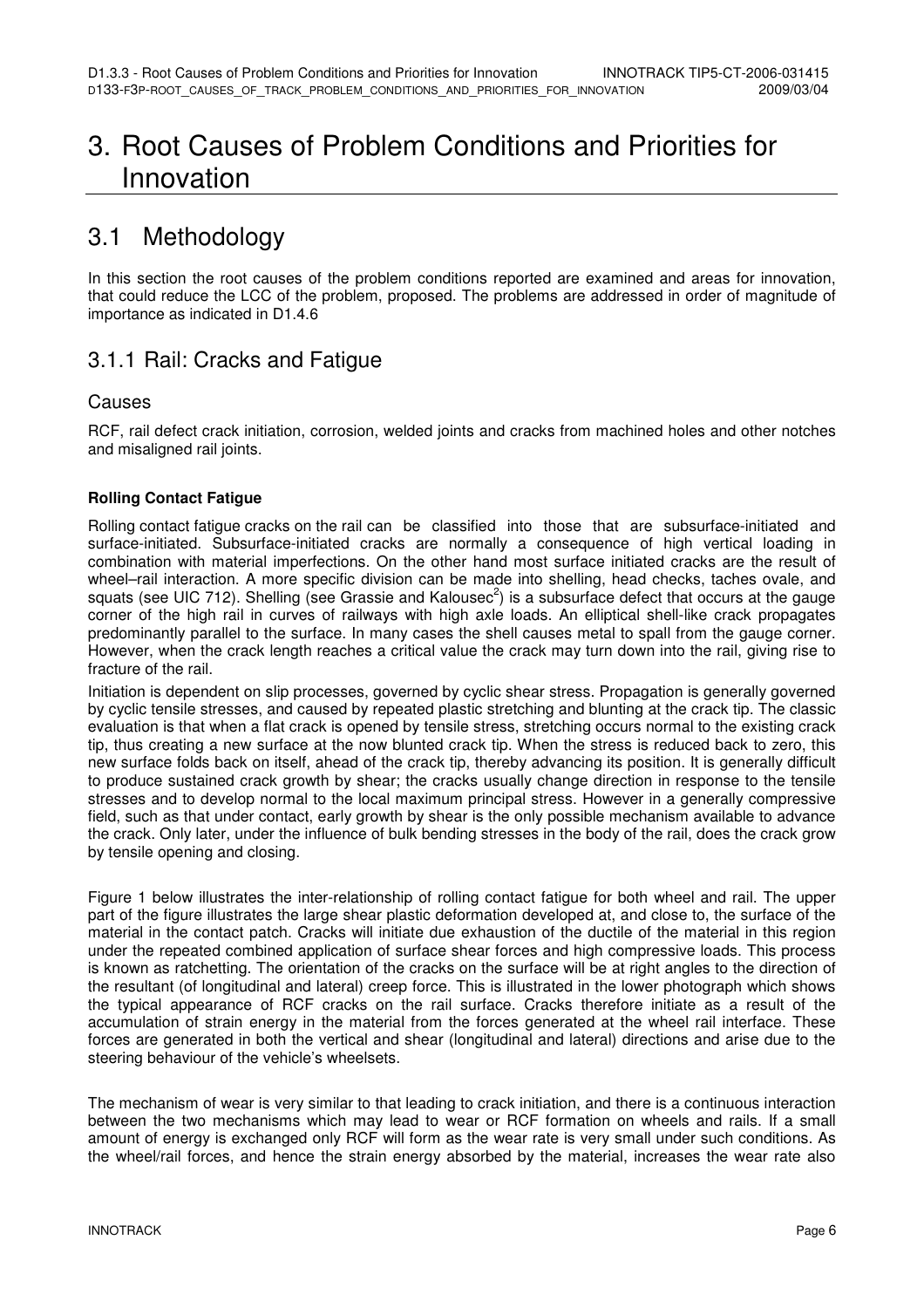| D1.3.3 - Root Causes of Problem Conditions and Priorities for Innovation       |  |  |  |  | INNOTRACK TIP5-CT-2006-031415 |
|--------------------------------------------------------------------------------|--|--|--|--|-------------------------------|
| D133-F3P-ROOT CAUSES OF TRACK PROBLEM CONDITIONS AND PRIORITIES FOR INNOVATION |  |  |  |  | 2009/03/04                    |

increases and can remove some of the material in which RCF has initiated, reducing the rate of RCF initiation. At higher energy levels wear will become the dominant mechanism, with no observable RCF initiation. This is why RCF tends to form on the gauge shoulder of rails in curves: contact on the crown of the rail does not generate sufficient shear forces to initiate RCF; contact on the gauge face of the rail, usually under flange contact, generates much higher forces which increase the wear rate significantly above the crack growth rate. At intermediate locations on the gauge shoulder the forces are sufficient to initiate RCF cracks without significant amounts of wear.



**Figure 1 - Rolling Contact Fatigue** 

The various studies initiated by WRISA (now V/T SIC), such as the "Great Western RCF Pilot Study" and the "C2C RCF Study" were instrumental in formulating a preliminary list of key RCF initiation factors. In both cases, field observations of the actual RCF conditions (crack surface length, position and orientation) were matched to theoretical predictions of wheel/rail forces produced from established vehicle dynamics simulators, such as Vampire™.

The results from the vehicle simulator were used as input to Shakedown Diagrams, a method of predicting surface cracks that uses contact pressure and the shear force coefficient (contact plane forces normalized by normal load) to predict when conditions were prone to allow crack initiation. This method was successful in predicting the existence of RCF and served as the first technique to isolate key factors and to quantify their interaction.

Detailed analysis of cracked rail profiles did show that significant wear and RCF cracks were often both present. This observation led to the conclusion that a wear function, estimated to increase with the level of force, competed with crack formation. Since the Shakedown diagram did not directly predict wear, a function was assumed as depicted in Figure 2.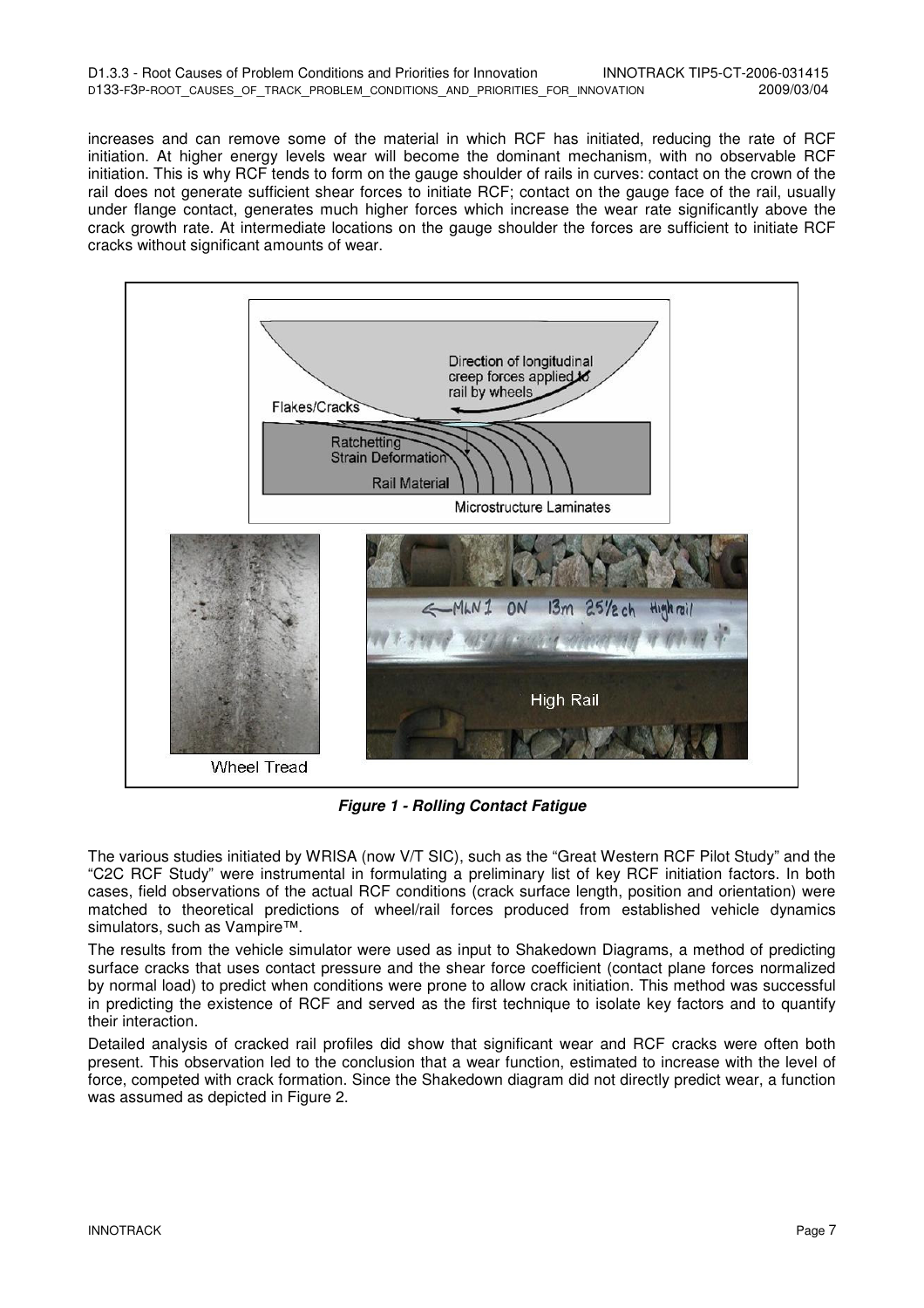

**Figure 2 - Shakedown Diagram with imposed hypothetical wear function** 

Simultaneously, the RSSB funded Whole Life Rail Model (WLRM) was pursuing a methodology that could account for the various stages of crack growth from the early surface initiation, the intermediate "shallow growth" phase and the final vertical growth that is exhibited in broken rails. An important early outcome of this method was the evolution of a crack initiation algorithm that was based upon the concept of Contact Patch Energy (usually denoted by (T-Gamma or Tγ) being responsible for both wear and RCF initiation. This can be conceptualised in the diagram in Figure 3 which shows the competition between the two mechanisms occurring at different rates, illustrating that in some situations RCF will dominate and in others wear will dominate.

Although both the Shakedown and WLRM approaches are capable of predicting the existence of rail RCF, the latter has proven to be the most accurate and useful method, since it directly accounts for both RCF and wear, has an unambiguous numeric output and its Damage Index is relatable to fatigue life. Therefore current research is focused on using the WLRM analysis approach. Figure 4 shows a typical output from the model, comparing the predicted locations of RCF on the two rails through a site with the observed locations of RCF cracks on the site.



**Figure 3 - WLRM Damage Index algorithm, showing separate RCF and Wear functions as well as the composite form**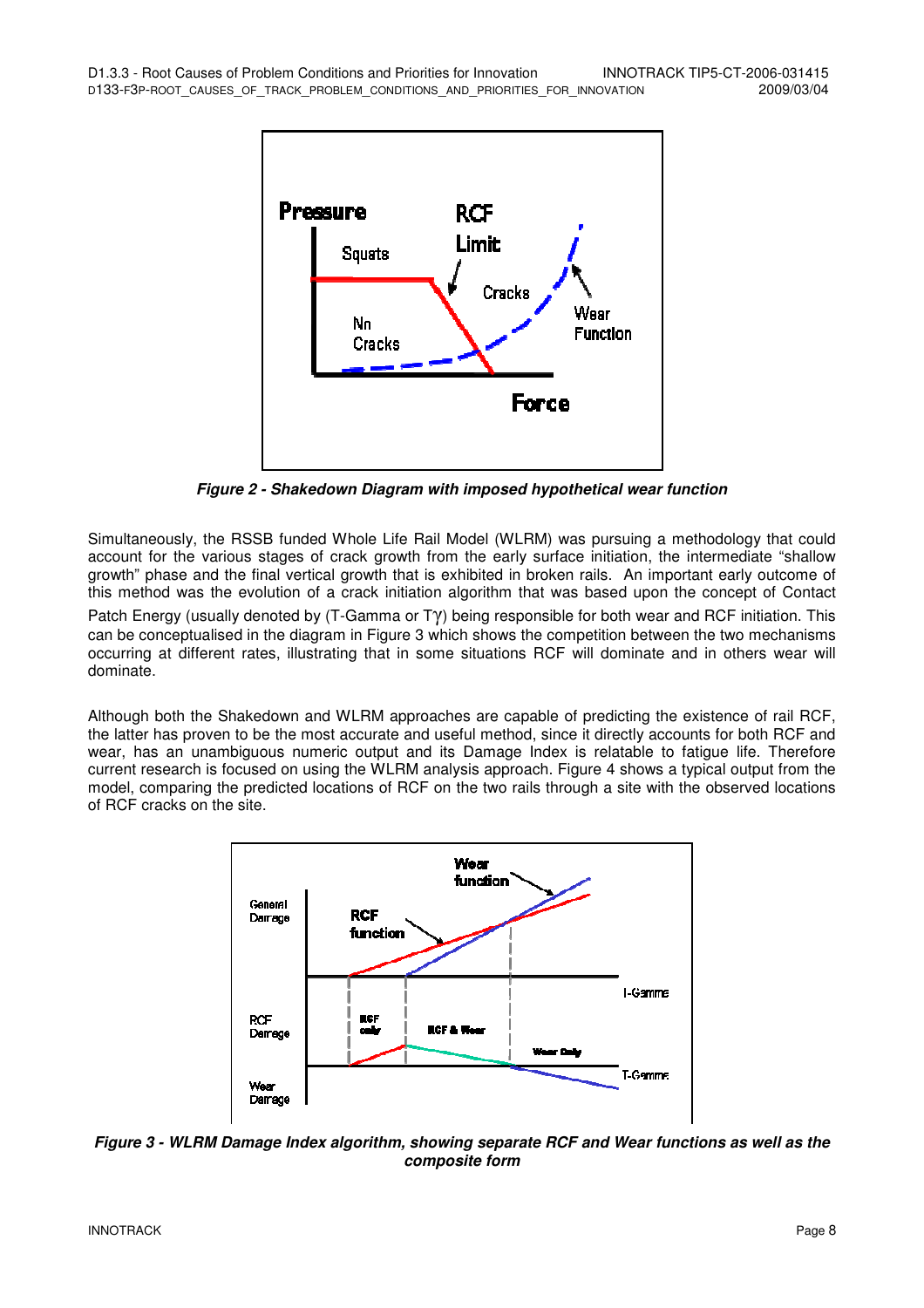

**Figure 4 - Example RCF prediction output comparing observed RCF crack locations with predicted positions of RCF on the rail head** 

Recently many studies have been performed using computer models investigating mitigation techniques of RCF.

Early RCF research efforts conducted in the UK were successful in identifying methods of predicting RCF as well as isolating most of the key factors that contribute to crack initiation. Recently, the parametric studies have created greater insight into the interaction of the factors and have pointed out that the wheel/rail system must be "tuned" in order to reduce maintenance and prolong asset life. It has become clear than a number of mitigation techniques can be employed to address RCF formation such as:

- 1. Of primary concern is the reduction of primary yaw stiffness in bogie suspensions.
- 2. Increasing cant deficiency
- 3. Reducing vehicle weight
- 4. Wheel and rail profile and condition
- 5. Wheel rail friction management
- 6. Vehicle weight and gauge all interact to create circumstances prone to initiate RCF. To achieve a sustainable and cost/effective reduction in RCF, they must be adjusted in concert, not in isolation.
- 7. The impact of gauge widening in curves is also appearing as a possible factor



**Figure 5 - Sustainable Operational Limits**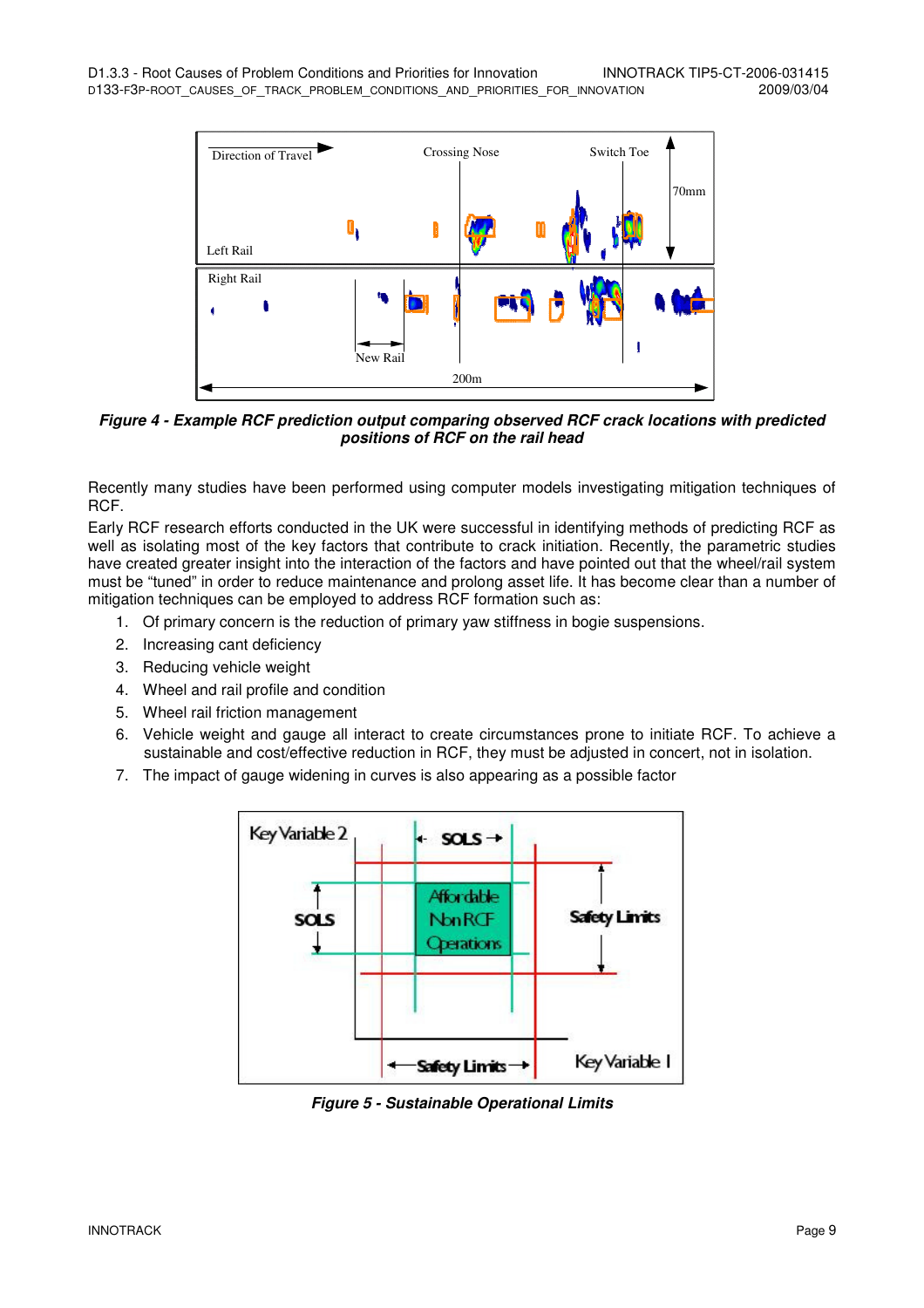As the technical issues become clear, the need for cost/benefit analysis increases. At present, RCF trials have already identified how expenditures by one stakeholder can create significant benefit for others. The need, therefore, for universal understanding of the technical and financial issues is becoming increasingly clear as is the need for a straightforward means to balance cost and benefit amongst the different stakeholders.

WRISA (now V/T SIC) had proposed that the industry adopt the concept of Sustainable Operational Limits (SOLs) that would constrain system key variables to a domain within safety limits and would allow for increased system performance in a financially viable manner. Figure 5 depicts the concept for 2 key factors that could represent bogie PYS and track quality that could only be "tuned" with the cooperation of different stakeholders

The concept of SOLs remains valid and can be used to assess the costs and benefits to move the system from its present RCF state to an optimal system configuration: the Ideal Reduced RCF State.

However, these techniques address simple operating or design parameters and do not address track related issues that may initiate RCF damage such as track quality. Further investigations that made it quite clear that improving track quality is essential to reduce RCF damage. Damage seen on the track is strongly influenced by Klingel cyclic wavelengths from the wheel rail interactions. The implications of the influence of Klingel wavelengths are far reaching:

- Firstly, most track maintenance standards are wavelength independent and tend to regulate "big" events which may well have implications for safety and ride quality. But it is now evident that small features of critical wavelength are most important to preserve asset life. This effectively reverses common wisdom.
- Secondly, the findings imply that asset life can not be preserved without some estimation of the axle behaviour so that realistic load spectra can be generated. This implies that track standards must become wavelength sensitive or at least discriminate between straight and curved track.
- The current findings demonstrate that the contact patch energy T $\gamma$  (T-Gamma) is not just responsible for RCF and wear but is the prime energy source for track geometry distortion.

these findings suggest that future track standards must embrace a new intellectual framework:

#### **Future track standards that include infrastructure asset preservation cannot be based upon track geometric quality alone and must include consideration of vehicle behaviour since T**γ **is the primary source of the energy that causes track degradation (external events excluded). Table driven track standards are inadequate.**

Therefore, to aide local track engineers in the field to manage RCF damage in the UK, Network Rail has developed simulation and management tools, such as Track-Ex. A combination of localised measured track geometry combined with Vehicle Damage Matrix (VDM) tables from simulations of various wheel and rail combinations, friction levels and vehicles representing the various primary yaw stiffness present on the system are incorporated into a Track-Ex analysis. Track-Ex reads in the latest track geometry in the area of interest and then uses VDM tables for the appropriate vehicles to estimate the vehicle's response to the track geometry and the resulting RCF and wear damage is assessed. Changes in speed, wheel and rail combinations, primary yaw stiffness, cant deficiency and other parameters, may be studied to determine the best or most desirable solution(s) for the area.

From the studies performed to date (mostly in the UK, but also elsewhere in Europe and the US) it has been found that, although generalized relationships may be obtained, local or route analysis is necessary to find the best or most cost effective solution(s). This is because of the impact of vehicle design, wheel and rail profiles, and track geometry conditions on subsequent crack initiation and growth. The studies performed to date have shown single and in some case multiple solutions, so future analysis and solutions may require the application of techniques such as those used in neural networks to assess the interaction of multiple effects.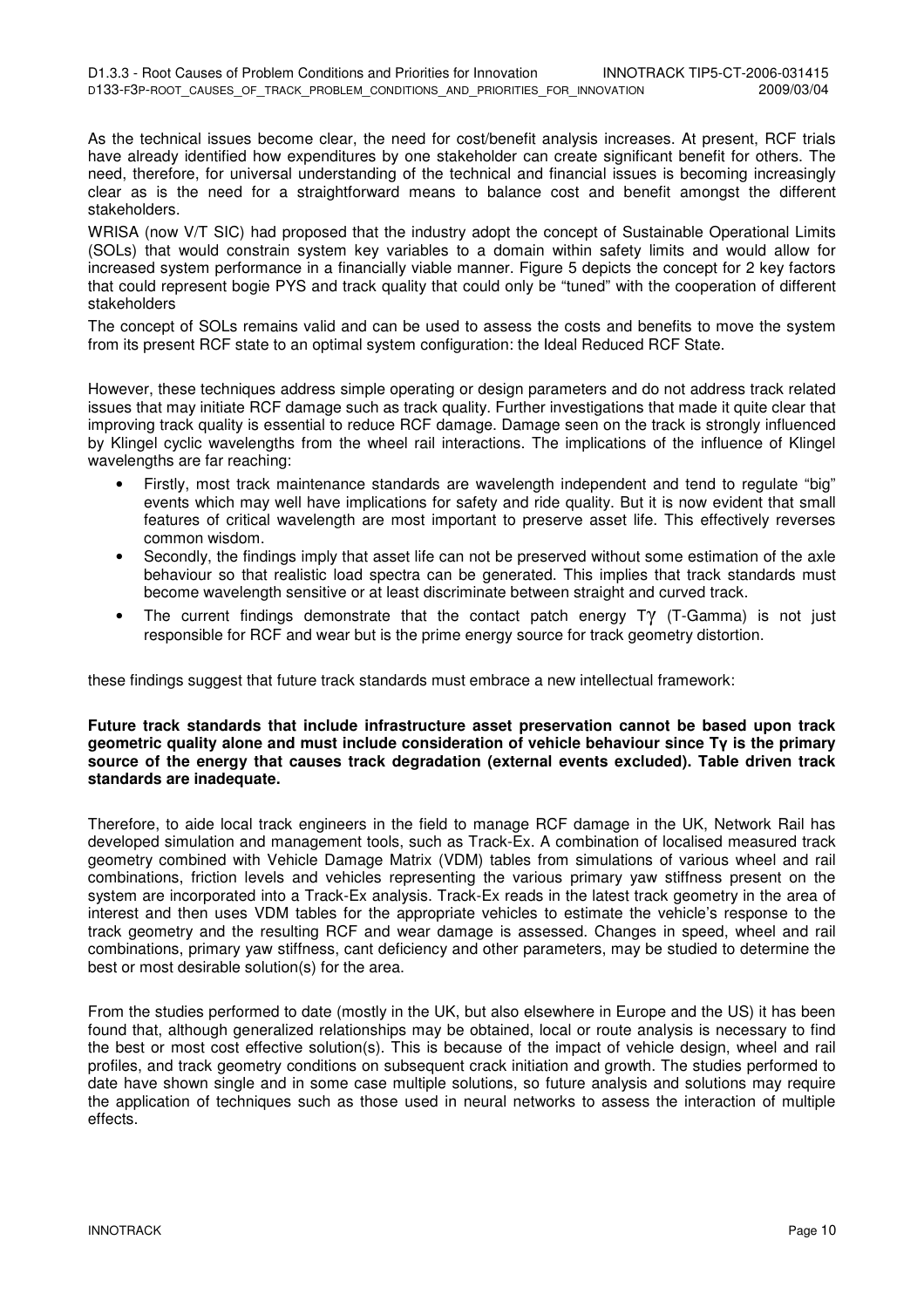#### Priorities for Innovation

- 1. Of primary concern is the reduction of primary yaw stiffness and dynamic response of bogie suspensions.
- 2. Reducing vehicle weight
- 3. Wheel and rail profiles to minimise energy generated in the contact patch
- 4. Friction management
- 5. Rail steels with increased resistance to RCF and wear
- 6. Methods for absorbing or damping energy away from the wheel rail interface
- 7. High speed rail re-profiling systems
- 8. Monitoring systems to better understand wheel/rail interaction so that shear forces and wheel/rail contact behaviour can be optimised

#### References:

- 1. 1. Olofsson, U. and Lewis R., Chapter 5 Tribology of the Wheel-Rail Contact, Section C Rolling Contact Fatigue pp. 129-130, Handbook of Railway Vehicle Dynamics, Edited by Simon Iwnicki, 2006 ISBN 10: 0- 8493-3321-0
- 2. 2. Grassie, S and Kalousec, J. Rolling Contact Fatigue on rails: Characteristics, Causes and Treatments, Proceeding of the 6th IHHA Conference, Capetown , South Africa, pp.381-404,1997.
- 3. 3. Bartley, G.W., Practical View of Wheel Tread Shelling, Ninth International Wheelset Congress, Montreal 1996.
- 4. 4. Smith R.A.,"Rolling Contact Fatigue of Rail: Suggestions for Future Work", Imperial College, London Report for Railway Safety April, 2002.
- 5. M. Dembosky, A. Doherty, C. Urban, R. Walker; Management of Rolling Contact Fatigue (RCF) in the UK Rail system, A systems solution, Network Rail, London UK;Transportation Technology Center Inc TTCI, Pueblo Colorado, USA
- 6. M. C. Burstow, M. A. Dembosky, S. Gurule and C. Urban
- 7. Recent findings in the understanding of vehicle/track interaction on track damage and rolling contact fatigue (RCF), Network Rail, 40 Melton Street, London, UK1; TTCI UK Limited, 13 Fitzroy Street, London, UK2
- 8. M. C. Burstow. "Whole life rail model application and development for RSSB- Development of an RCF damage parameter", AEA Technology Rail report AEATR-ES-2003-832 Issue 1, www.rssb.co.uk, (2003).
- 9. M. C. Burstow. "A tool to predict rolling contact fatigue", Proceedings of Railway Engineering- 2005, 8th International Conference, London, (2005).
- 10. M. C. Burstow. "A model to predict and understand rolling contact fatigue in wheels and rails", Proceedings of the 7th World Congress on Railway Research (WCRR 2006), Montreal, Canada, (2006).
- 11. M. C. Burstow, S. Price and J. Stowe. "A report on vehicle/track interaction on c2c route" (2004).
- 12. M. Dembosky, A. Doherty, C. Urban, R. Walker and S. Gurule. "Management of rolling contact fatigue (RCF) in the UK system: a systems solution", Proceedings of the 7th World Congress on Railway Research (WCRR 2006), Montreal, Canada. (2006).
- 13. M.A.Dembosky and K. Timmis. "Rolling contact fatigue (RCF)- what we have learnt", Proceedings of Railway Engineering- 2005, 8th International Conference, London, (2005).
- 14. C Esveld. "Modern Railway Track" MRT-Productions, second edition (2001).
- 15.J. Evans. "Whole life rail model application and development for RSSB- Dynamic modeling of rolling contact fatigue", AEA Technology Rail report AEATR-VTI-2003-048 Issue 1, www.rssb.co.uk, (2003).
- 16. S Gurule "Curve Study & Track Recommendations Task 1 Interim report", TTCI, August 2007.
- 17. C Urban "Curve Study & Track Recommendations Task 4 Summary report", TTCI, January 2008.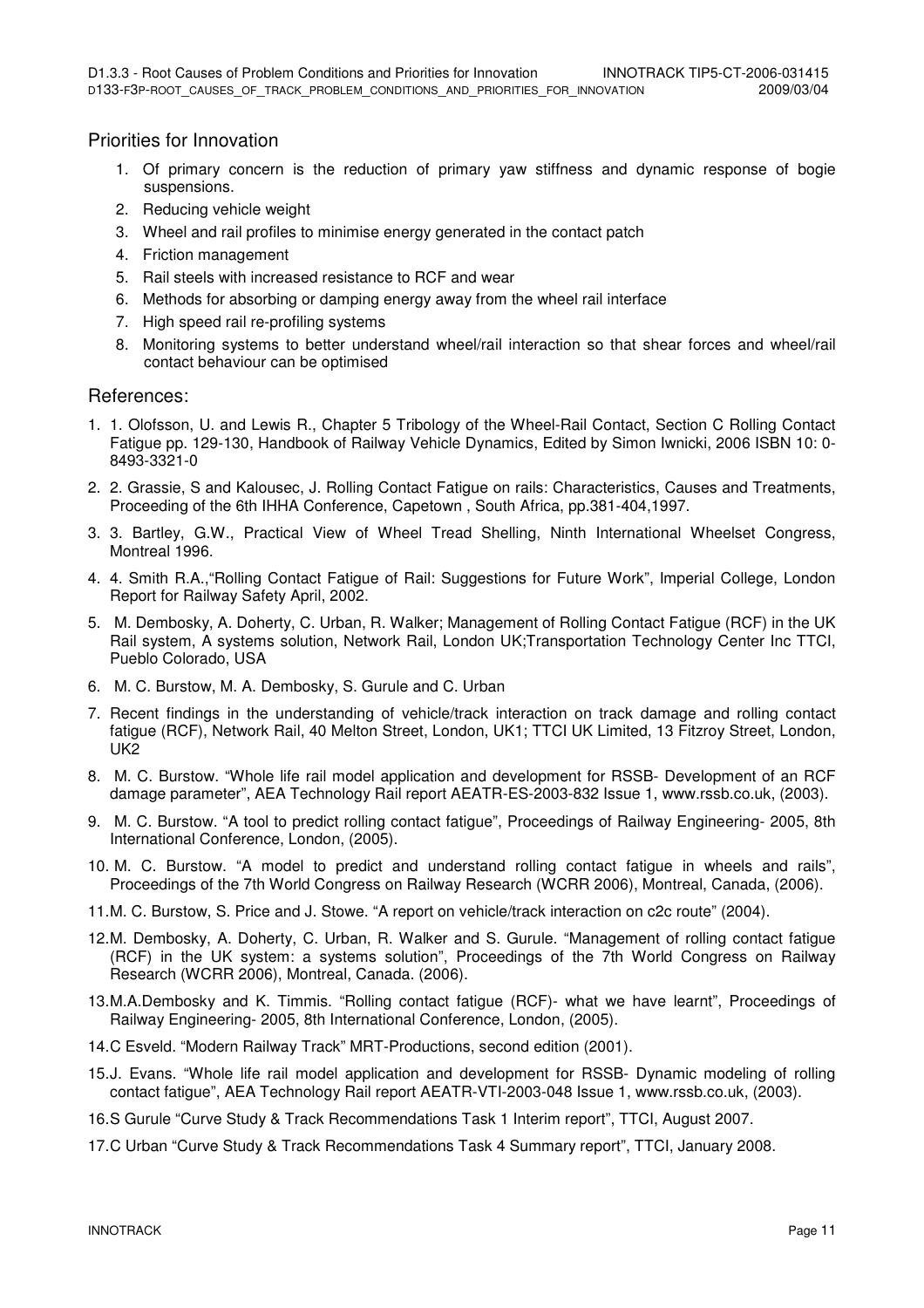- 18. Plastic flow & shakedown of the rail in repeated wheel-rail contact, A.F. Bower & K.L Johnson, WEAR 1991, Elsevier Sequoia
- 19. Great Western Pilot Study: Modelling Report, WRISA: ARUP/TTCI ,2003
- 20. T115 "Whole Life Rail Model application & development for RSSB- continued development of a RCF damage index" RSSB: AEAT, 2004
- 21. A report on the vehicle Track Interaction on the C2C line, WRISA: CORUS/MMU, 2004
- 22. RCF Modelling of a 1500m Radius High Speed Curve, WRISA: AEAT,2004
- 23. Development of Anti-RCF Wheel Profile, RSSB: MMU, 2005
- 24. Urban, C., Vehicle Performance Study, UK NR 05-017, et al, Network Rail, TTCI,, Jan 2006
- 25. Gurule S., The effects of Vehicle Weight on RCF Damage, Network Rail, TTCI, March 2006
- 26. Gurule S., The effects of Track Quality on RCF Damage, Network Rail, TTCI, March 2006

### 3.1.2 Track: Bad Track Geometry – Poor track support and sub-optimal maintenance

#### Causes:

Bad track geometry can represent any of the following conditions:

- Poor vertical profile and cross-level that is often related to poor ballast and/or formation.
- Poor gauge and alignment that often occurs in curves or transitions when track does not possess adequate gauge strength or panel shift strength.

Excessive vertical and lateral wheel/rail forces or poor installation and maintenance including inadequate drainage are other possible causes of track geometry degradation. There is strong evidence that where the installed track quality is good, it will take longer to degrade due to reduced energy input into the track system by rail traffic.

For many IMs, rectification of poor track geometry is one of the highest track maintenance costs, including acquisition and analysis of track recording car data, tamping, ballast cleaning and replacing ballast. However, these activities are designed to reinstate the track quality to the original condition. If there are no other changes to the system, the track quality will degrade as before. Increasing traffic, higher axle loads or speed will result in an increased rate of degradation. There are a number of methods currently used to reduce track degradation rates; specifically under sleeper pads designed to reduce the sleeper/ballast contact stresses and the energy transmitted into the ballast and subgrade. Where poor subgrade is known to contribute to high track degradation rates there are a number of subgrade reinforcement techniques available. WP2.2 has reported 25 sub grade enhancement methods and there is clearly a need to develop a toolset that will assist the maintenance teams to select the improvement technique offering the lowest LCC solution for a specific site. In the absence of such a toolset, one preferred method may be chosen for all sites irrespective of suitability.

#### Priorities for Innovation:

Reduction in the cost of track maintenance must begin with addressing the high cost of periodically reinstating the track quality. Other measures such as the introduction of high strength steel rails or advanced grinding strategies will be largely negated if the track quality is not maintained at a high level.

Suggested methods to eliminate or reduce the cost of bad track geometry are:

- 1. A ballastless track design with low LCC
- 2. Novel sleeper or ladder track designs to reduce the stress on track support
- 3. Improved designs for energy absorbing devices that are tuned for the traffic and track characteristics, or may be used in combination with novel sleeper designs
- 4. Self adjusting rail support that maintains track quality to a limited degree
- 5. Improved design and installation to minimize the influence of track transitions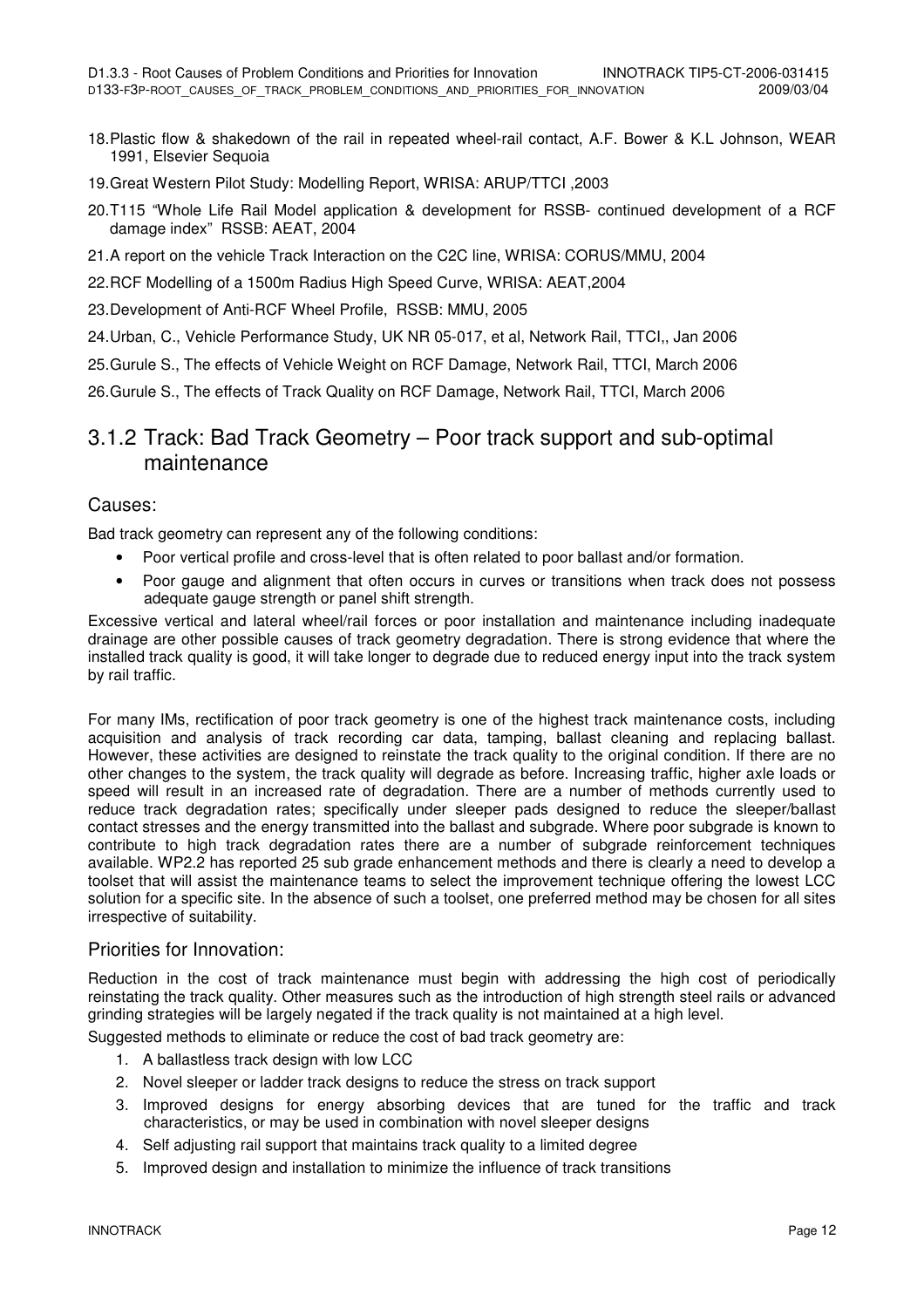- 6. Elastic fastening systems to maintain adequate gauge strength
- 7. Methods and designs to improve panel shift strength
- 8. See also 2.1.6 Sub-structure unstable ground

### 3.1.3 S&C: Switch Wear

#### Causes:

A switch forms a discontinuity in any track where one is installed. It is a discontinuity with regards to track support due to the altered sleeper arrangement and during tamping operations it may require a separate operation or manual correction. A switch also forms a discontinuity for the wheel rail contact patch that may give rise to high transient vertical and creep forces. The high lateral accelerations to any vehicle not travelling in the straight ahead position will also cause high forces. The installation and maintenance of a switch is critical to its performance and any error may not be immediately apparent. For all these reasons a switch will experience higher forces than plain line and the life of the switch will generally be reduced by plastic deformations, wear and/or fatigue cracks.

#### Priorities for Innovation:

The present design of rail vehicles where stability at higher speeds is considered more important than a design for minimum track damage and low angles of attack makes the design of a highly reliable long life switch increasingly difficult. Areas for innovation that should reduce the LCC and improve RAMS for switches include:

- 1. Novel designs of switch reducing wheel rail forces to the minimum possible and using advanced materials to reduce wear and crack initiation.
- 2. When properly used, established vehicle dynamics models have proven to be extremely useful for evaluating proposed turnout geometries. However, the model output accuracy is dependant on the inputs data, including wheel and rail profiles, vehicle suspension characteristics and track and rail stiffness parameters. Develop modelling guidelines to be applied specifically for analysis of S&C designs.
- 3. Revised switch point and closure curve geometry that encourage axle and bogie steering to reduce wheel/rail forces
- 4. Flange bearing frogs and moveable point frogs to reduce Wheel/Rail impact forces
- 5. Easily replaceable components where wear and cracking occurs
- 6. Switches designed for automated maintenance methods, specifically but not only the use of hollow steel bearers to house operating and lock rods and over-the-bearer stretcher bar designs.

### 3.1.4 Rail: Corrugations

#### Causes

Rail corrugation is a surface defect of the rail, which is manifested as periodic wear. If the defect is not removed the corrugation may lead to high levels of wheel rail noise and crack initiation. There are many different types of corrugation, some of which are well understood [1]; but the causes and consequent solutions are poorly understood for corrugations in sharp curves, where corrugation is exhibited on the low rail [2].

#### Potential mechanisms

The mechanism of corrugation can always be defined as the result of both dynamic and structural factors, so for corrugation to occur a wavelength fixing mechanism and damage mechanism is required [2]. The cause of the periodicity will be a function of track geometry and mechanical characteristics, axle mode, curving behaviour of bogie and vehicle speed. It is also expected that tangential forces and creep will contribute to the damage, whilst stick-slip phenomena could play a part in both wear and periodicity [2,4]. It therefore follows that if similar vehicles run over the same track at similar speeds the development of corrugation will be exacerbated [1].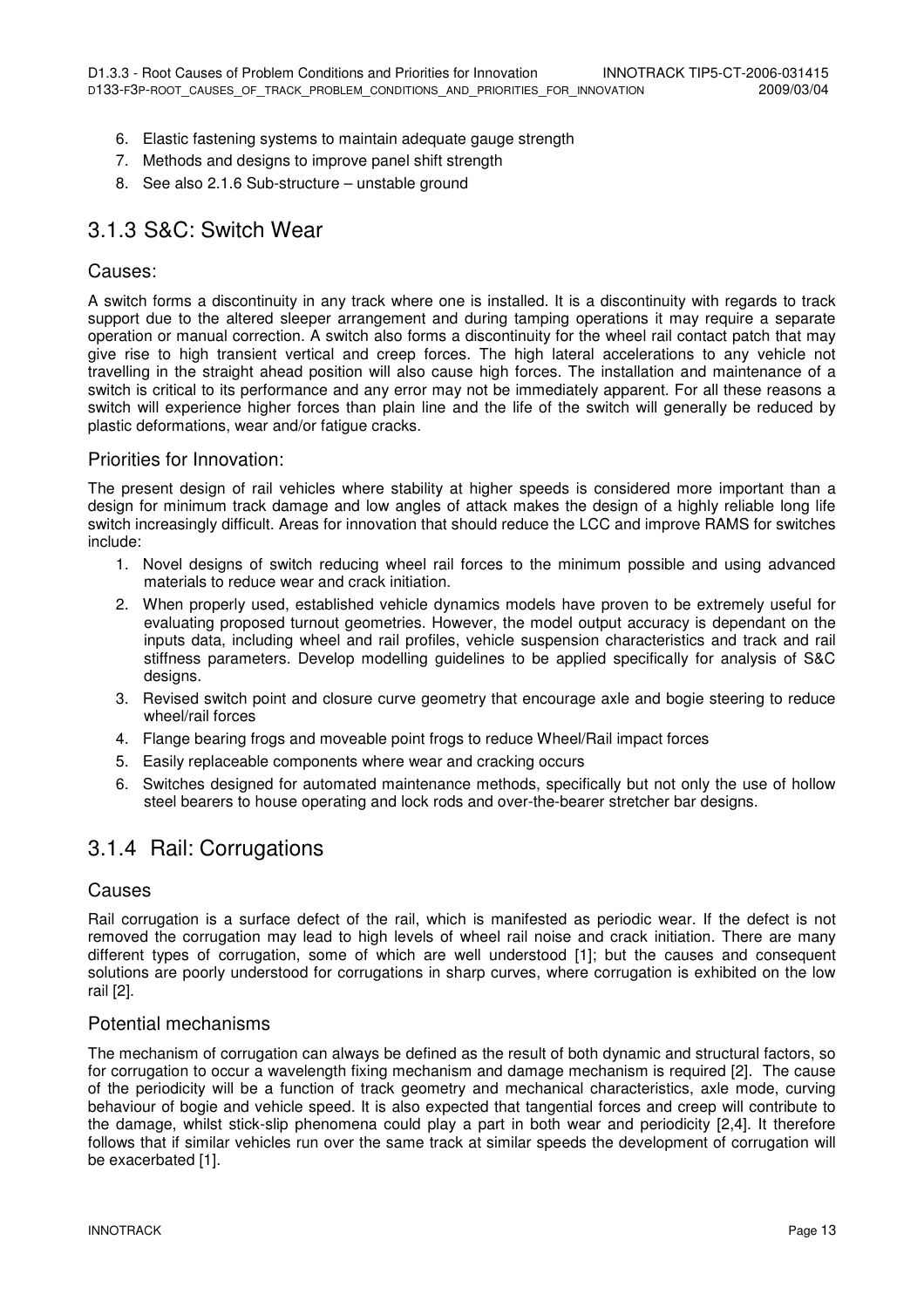Studies by J.I. Egana et al [2] and Kalousek and Grassie [1] have looked at rail pad softness and found that softer rail pads remove at least one of the corrugation formation wavelengths. It is concluded by Kalousek and Grassie that soft pads decouple the rail from the dynamic behaviours below the rail pad, e.g. the transmission of sleeper resonances back to the rail head. Jin et al [3] conclude from their corrugation calculation model that corrugation will be initiated on smooth curved track even without any initial defects and that "discrete rail support by sleepers is the congenital defect leading to rail corrugation".

#### Current Solutions

Current practice consists predominantly of using grinding regimes as corrective action by removing existing corrugations, and preventive action by removing other defects that may trigger dynamic loads and restoring optimum wheel rail contact condition. Harder steel rails may be used on curves to also reduce wear [1].

#### Priorities for Innovation:

- 1. Rail steel grades resistant to corrugation and optimised wheel and rail profile management
- 2. Rail pads and other rail damping devices designed to minimise formation of corrugation
- 3. Innovative rail and sleeper support systems designed to decouple natural frequencies of vehicles and track
- 4. Revised axle and drive train designs to minimize torsional vibrations at corrugation wavelengths
- 5. Methods to manage rail head friction, through use of engineered friction modifiers.
- 6. Optimised grinding strategy for corrugation management

#### **References**

- 1. J Kalousek and S Grassie, Rail Corrugation: Causes and Cures. International Railway Journal, July (2000).
- 2. J.I. Egana, J Vinolas and M Seco, Investigation of the influence of rail pad stiffness on rail corrugation on a transit system. Wear 261, (2006) 216-224
- 3. Xuesong Jin, Zenfeng Wen, Kaiyun Wang, Xinbiao Xiao, Effect of passenger car curving on rail corrugation at a curved track. Wear 260, (2006) 619-633
- 4. TX Wu and DJ Thompson, An Investigation into Rail Corrugation due to Micro-slip under Multiple Wheel/Rail Interaction. ISVR Technical Memorandum No 887 (2002)
- 5. WJT Daniel, C-Y Cheng, PA Meehan, Modelling the effects of friction modifiers on rail corrugation in cornering. Vehicle System Dynamics, 46. Sept (2008) 845-866
- 6. Brickle, B., Elkins, J., Grassie, S., Handal, S.,"Rail Corrugation Mitigation in Transit", TCRP Research Results Digest, Number 26, June 1998, Transit Cooperative Research Program, Washington DC

### 3.1.5 S&C: Cracked manganese crossings

#### Causes and Priorities for Innovation

The failure of manganese crossings is analogous to wear in switches and therefore these priorities are equally relevant for cracked crossings:

- 1. Novel designs of crossings reducing wheel rail forces to the minimum possible and using advanced materials to reduce wear and crack initiation.
- 2. The use of circular check rail designs.
- 3. Flange bearing frogs and moveable point frogs to reduce Wheel/Rail impact forces
- 4. Easily replaceable components where wear and cracking occurs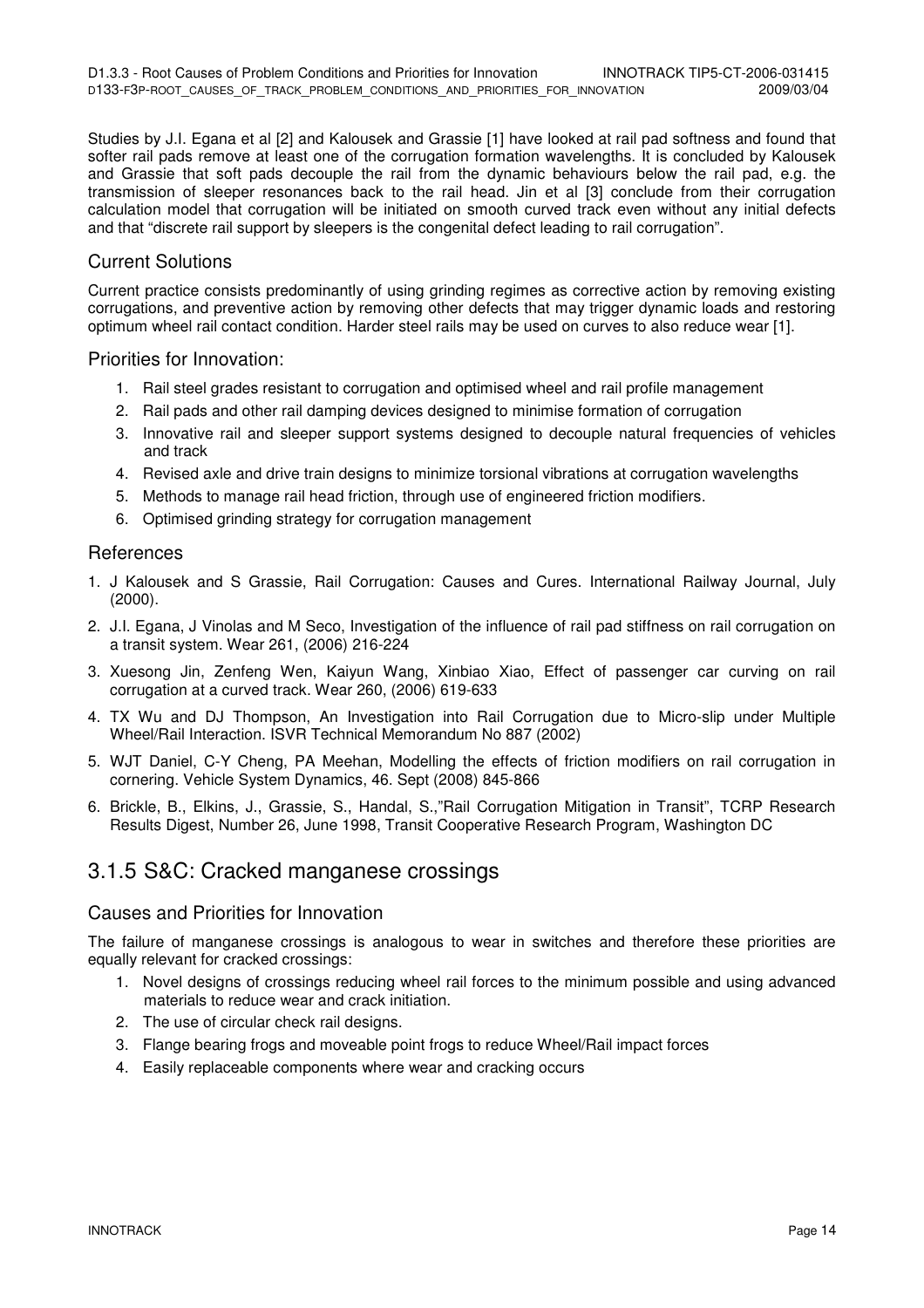### 3.1.6 Substructure: Unstable ground

#### Causes

This may be the geotechnical nature of the location, or the method of construction used at the site.

When track substructure is defined as ballast, sub-ballast and formation, causes of unstable ground can be from any of these layers. Very often, unstable ground is also associated with poor drainage.

In the ballast layer, fouled ballast is often the culprit. Fouled ballast has very high stiffness and little damping, and therefore is not capable of accommodating high wheel/rail forces associated with poor track geometry. Due to poor drainage the ballast layer can become weak, deforming excessively. This leads to poor track geometry, which in turn causes higher wheel/rail forces.

A saturated sub-ballast layer (a layer between ballast and formation) due to fouling materials and poor drainage can lose its strength under repeated dynamic wheel loads, thus becoming an unstable layer.

If formation is built with soft or marginal soils, it can become unstable either in a progressive manner or suddenly. Sudden formation failure rarely occurs, unless there is a dramatic change of environment (such as high rainfall and flooding) or load conditions (such as a large increase of wheel loads). Progressive deformation (shear), however, often occurs for the formation built with soft or marginal soil types. This progressive deformation can become rapid, leading to rapid track geometry degradation when speed or axle load increase, because the bearing capacity of formation soil may not be sufficient to withstand the stresses caused by traffic loads. In addition, poor drainage or ingress of water to the formation may reduce soil strength, leading to excessive deformation or unstable ground.

Established techniques for correcting unstable ground include:

#### Geogrids that can improve bearing capacity of formation

- 1. Short piling, geo(stone) piers or lime-cement pillars installed under the ballast layer to improve bearing capacity of formation
- 2. Ballast undercutting and shoulder cleaning to improve ballast drainage
- 3. Stone blowing or design lift tamping to improve ballast deformation characteristics
- 4. Sufficient ballast layer thickness with good quality ballast materials to reduce stresses transmitted to the formation
- 5. Adequate sub-ballast layer (formation protection layer)
- 6. Removal and replacement of poor formation soil
- 7. Hot mix asphalt underlay(between ballast and formation) to reduce stresses transmitted to the formation and to prevent surface water penetration into the formation

#### Priorities for Innovation:

This is a specific case of a problem that causes bad track geometry (see 2.1.2 for innovative solutions) and also:

- 1. Novel substructure improvement techniques with low LCC
- 2. Geotechnical practices that can improve track drainage
- 3. Production use of latest track substructure inspection technologies such as track modulus testing and GPR (ground penetrating radar) testing as an aid to identifying the nature of problem sites

#### References

- 1. Li, D. and Selig, E. T. "Evaluation of Railway Subgrade Problems," Transportation Research Record, Journal of The Transportation Research Board, US National Academies, 1995, pp.17-25.
- 2. Li, D. and Selig, E. T. "Evaluation and Remediation of Potential Railway Subgrade Problems under Repeated Heavy Axle Loads," R-884, Association of American Railroads, June 1995.
- 3. Selig, E. T. and Waters, J. "Track geotechnology and substructure management," Thomas Telford Ltd., London, England, 1994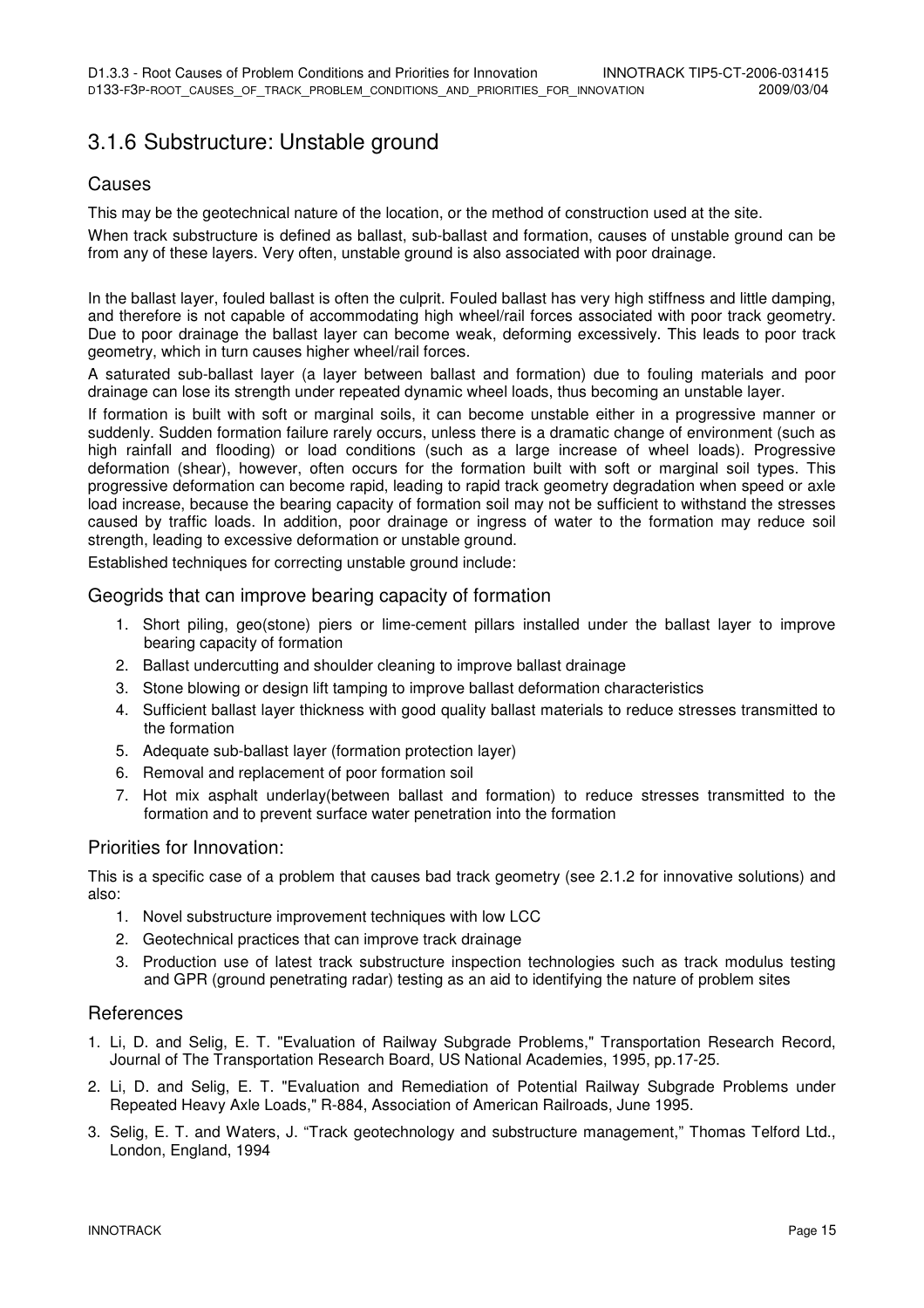### 3.1.7 Track: Bad Track Geometry – Wrong or unknown stress free temperature (SFT)

#### Causes

High rail temperatures result in the necessity to impose speed restrictions, and hence train delays, due to the increased risk of track buckling. This may be a risk due to the rail temperature exceeding the safe limit established from the rail stressing procedure, or a risk due to lack of confidence in the stress free temperature (SFT) in a track section. The problem for the track maintainer is that the SFT is almost always unknown and non-destructive or non invasive measurement technology capable of continuously characterising the SFT of CWR does not exist. Climate change may result in more delays due to speed restrictions imposed as a result of hot rails, raising the priority for solutions to this problem condition.

#### Priorities for Innovation:

The need for a continuous and non-destructive technique to measure the SFT is generally recognised as the primary innovation for SFT maintenance as shown below. Other areas for possible improvement include:

- 1. Non invasive methods for determining rail SFT
- 2. Guidelines for SFT maintenance related to the repair of broken rails during cold weather
- 3. Evaluation of current SFT and rail stressing requirements in and around S&C.
- 4. On board train sensors for monitoring rail stress
- 5. Improved or novel rail support to increase the rail buckling temperature
- 6. Rail section designed for increased buckling resistance

### 3.1.8 Rail welds

#### Causes

Rail welds are track discontinuities in regard to their metallurgical and mechanical properties. Rail welds tend to have lower hardness in the adjacent heat affected zones in comparison to the parent rail. Weld microstructures may also vary significantly from the parent rail. Two weld types comprise the majority of welds used in rail service, Aluminothermic (thermite) welds and electric flash-butt (EFB) welds.

Thermite welds are by nature susceptible to porosity and cleanliness problems, such as inclusions, typical of cast structures. Thermite weld production is highly operator dependant and as a result may experience significant variation in weld quality. EFB welds are much less operator dependant and produce the highest quality welds but are correspondingly more expensive and are less portable. Table 2.1.8.1 summarizes the types of failures associated with each weld process.

| <b>Typical Weld Degradation and</b><br><b>Failure Modes</b>  | <b>Aluminothermic Weld</b>                                                                       | <b>Electric Flash-butt Welds</b>                                                                                                     |
|--------------------------------------------------------------|--------------------------------------------------------------------------------------------------|--------------------------------------------------------------------------------------------------------------------------------------|
| Railhead Batter / Dipping                                    | Rail end misalignment.<br><b>Mechanical Properties:</b><br>• Hardness                            | Rail end misalignment<br><b>Mechanical Properties:</b><br>• Hardness                                                                 |
| Railhead Shelling / Chipping<br>(Surface and Subsurface RCF) | • Strength Distribution<br>Mechanical Properties.<br>Cleanliness.                                | • Strength Distribution<br>Mechanical Properties.<br>Electrode burns                                                                 |
| <b>Horizontal Web Fractures</b>                              | Fatigue initiation sites<br>• Inclusions<br>• Porosity<br>• Mechanical damage<br>• Weld geometry | <b>Fatigue Initiation Sites</b><br>• Inclusions<br>• Mechanical Damage<br>• Weld geometry (shear ridges)<br>Wheel loading conditions |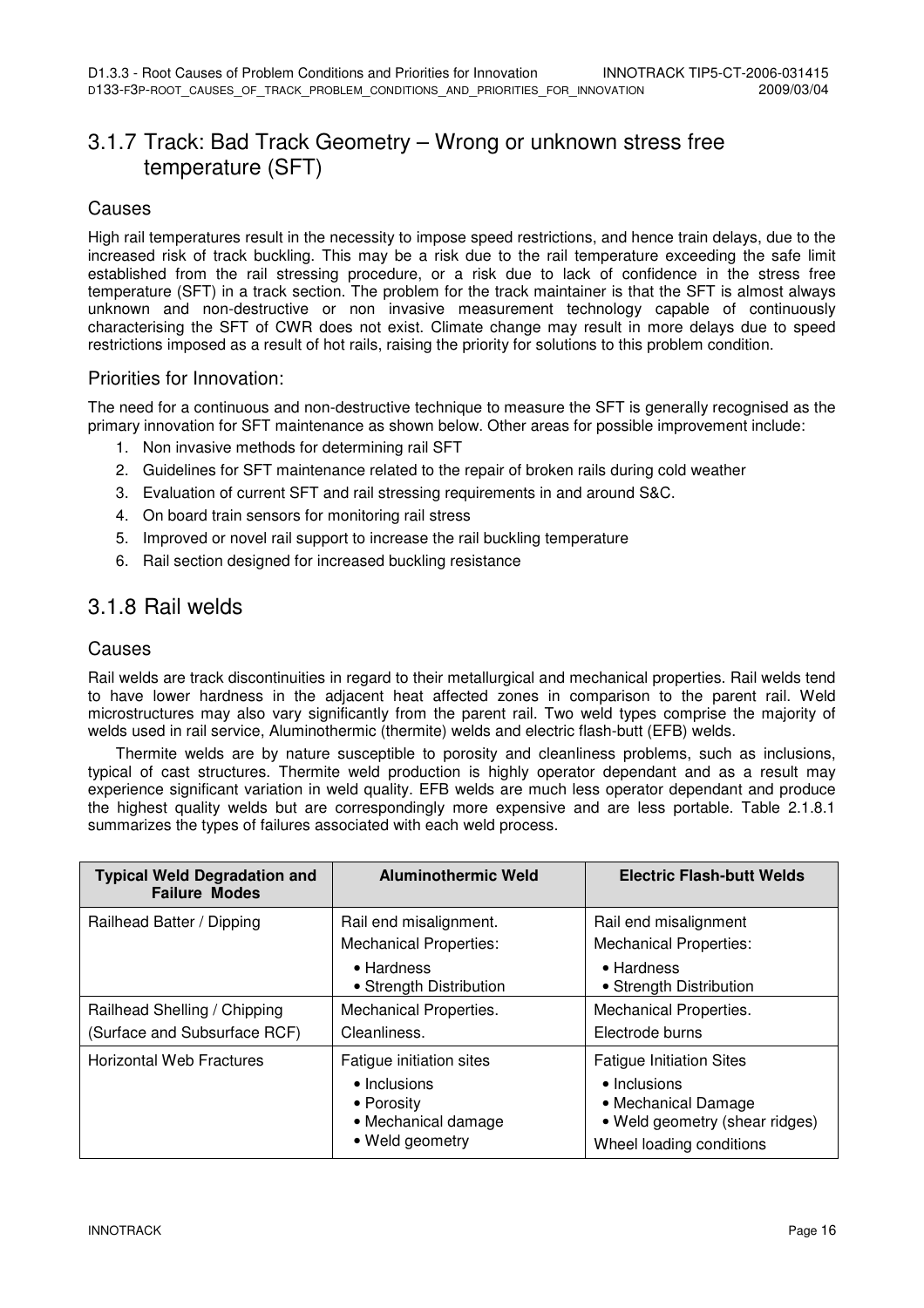| <b>Typical Weld Degradation and</b><br><b>Failure Modes</b> | <b>Aluminothermic Weld</b>                                                                                                                                                                                                          | <b>Electric Flash-butt Welds</b>                                                                                                                                                                                                   |
|-------------------------------------------------------------|-------------------------------------------------------------------------------------------------------------------------------------------------------------------------------------------------------------------------------------|------------------------------------------------------------------------------------------------------------------------------------------------------------------------------------------------------------------------------------|
|                                                             | Wheel loading conditions<br>• Vertical loading location<br>• Lateral loading<br>Residual stress distribution                                                                                                                        | • Vertical loading location<br>• Lateral loading<br>Residual stress distribution                                                                                                                                                   |
| <b>Vertical Base Fractures</b>                              | Fatigue initiation sites<br>• Inclusions<br>• Porosity<br>• Mechanical damage<br>• Weld geometry<br>Wheel loading conditions<br>Track support conditions<br>Residual stress distribution<br>Rail end misalignment<br>Thermal stress | Fatigue initiation sites<br>• Inclusions<br>• Mechanical damage<br>• Weld geometry (shear ridges)<br>Vertical wheel loading<br>Track support conditions<br>Residual stress distribution<br>Rail end misalignment<br>Thermal stress |

**Table 1 - Summary of weld degradation and failure modes and the common related causes.** 

Priorities for Innovation:

- 1. Develop rail welding methods that incorporate the portability and cost benefits of thermite welding and the weld quality of EFB welds.
- 2. Weld treatment methods that improve the metallurgical and mechanical properties of adjacent heat affected zones.